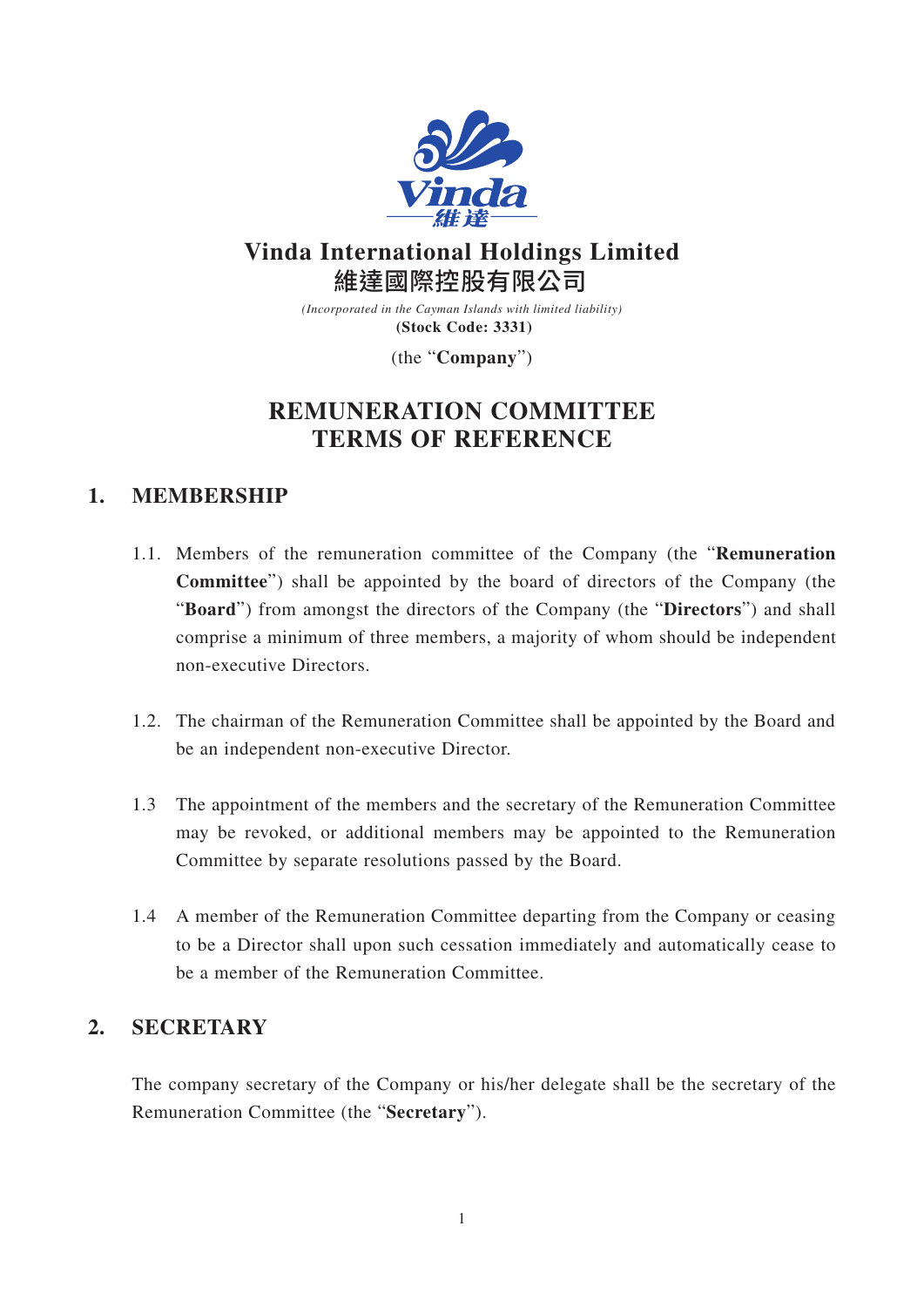### **3. FREQUENCY OF MEETINGS**

Meetings of the Remuneration Committee shall be held not less than once a year.

### **4 NOTICE OF MEETINGS**

- 4.1 Unless otherwise agreed by all the Remuneration Committee members, a meeting of the Remuneration Committee shall be called with at least three days' prior notice specifying the date, time and venue/method of the meeting.
- 4.2 A member of the Remuneration Committee may at any time request the Secretary to summon a meeting of the Remuneration Committee. Notice shall be given to each member of the Remuneration Committee orally in person or in writing or by telephone or by facsimile or electronic transmission at the telephone number or facsimile number or address or e-mail address from time to time notified to the Secretary by such member of the Remuneration Committee or by such other means as the members may from time to time determine. Any notice given orally shall be confirmed in writing.
- 4.3 Remuneration Committee meetings shall be convened by the Secretary.
- 4.4 Unless waived by all members of the Remuneration Committee, an agenda of the matters to be discussed shall be sent to each member of the Remuneration Committee at least three days before the date of the meeting. Meeting documents including such meeting agenda shall be sent to the members of the Remuneration Committee and other appropriate attendees at the same time.

#### **5. PROCEEDING OF THE MEETINGS**

5.1 The quorum of a Remuneration Committee meeting shall be two members. A meeting chairman should be elected if the Remuneration Committee chairman cannot attend the meeting.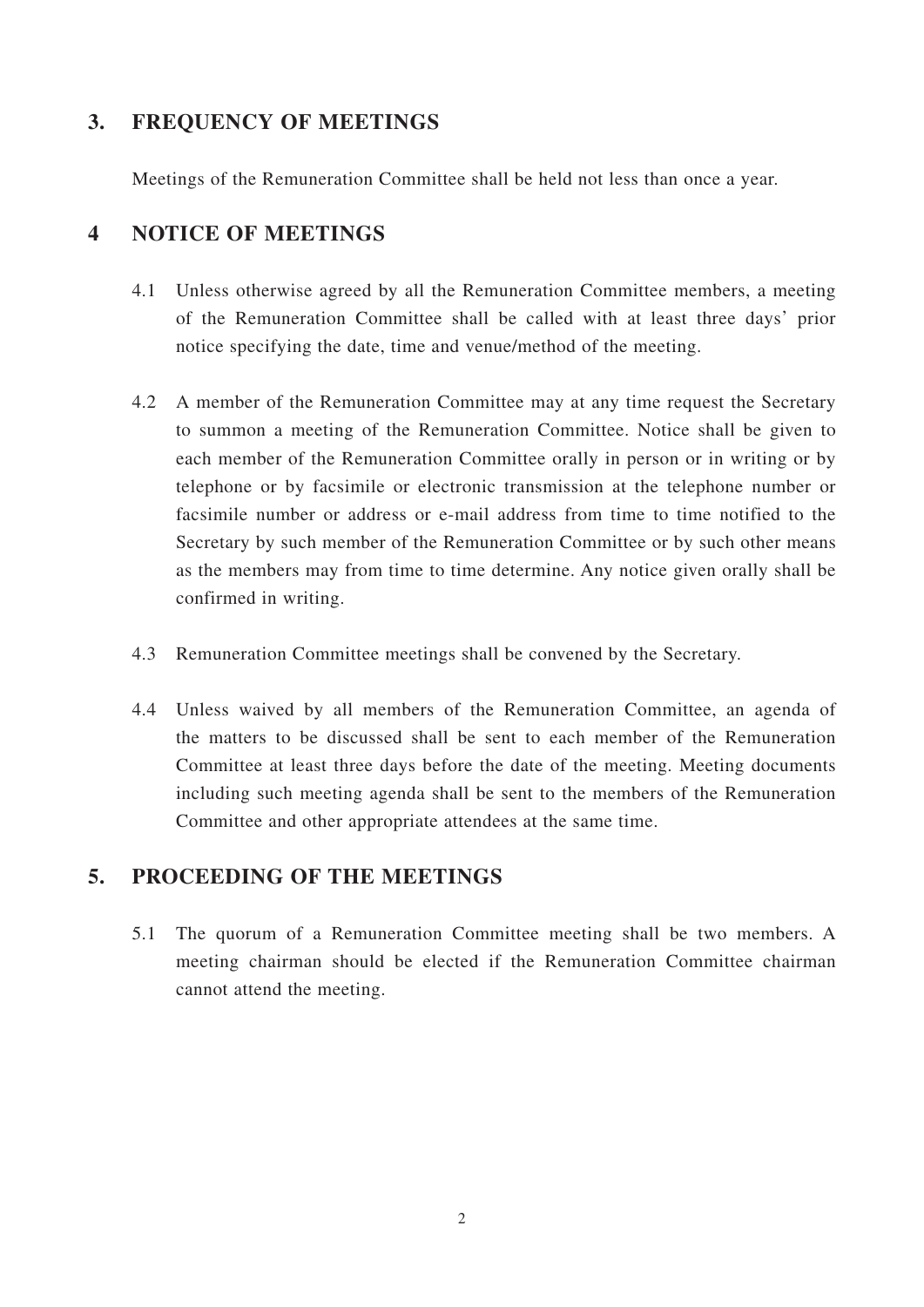- 5.2 Members of the Remuneration Committee may participate in a meeting of the Remuneration Committee by means of a conference telephone or other communications equipment through which all persons participating in the meeting can hear each other and participation in a meeting pursuant to this provision shall constitute presence in person at such meeting.
- 5.3 Resolutions proposed at any Remuneration Committee meeting shall be passed by the majority of the members present at the meeting. In the case of an equality of votes, chairman of the Remuneration Committee shall have the casting vote.

## **6. WRITTEN RESOLUTIONS**

Subject to the Rules Governing the Listing of Securities on The Stock Exchange of Hong Kong Limited as amended from time to time (the "**Listing Rules**") and the articles of association of the Company, resolutions of the Remuneration Committee may be passed by all members of the Remuneration Committee in writing.

## **7. AUTHORITY**

- 7.1 The Remuneration Committee should consult the chairman and/or chief executive officer of the Company about their proposals relating to the remuneration of other executive Directors, if any, and, at the expenses of the Company, have access to professional advice if considered necessary.
- 7.2 The Remuneration Committee is authorised by the Board to investigate any activity within its terms of reference and seek any necessary information which is within its scope of duties from the employees of the Company and its subsidiaries (collectively, the "**Group**") (including the members of the Board).
- 7.3 The Remuneration Committee shall be provided with sufficient resources to perform its duties.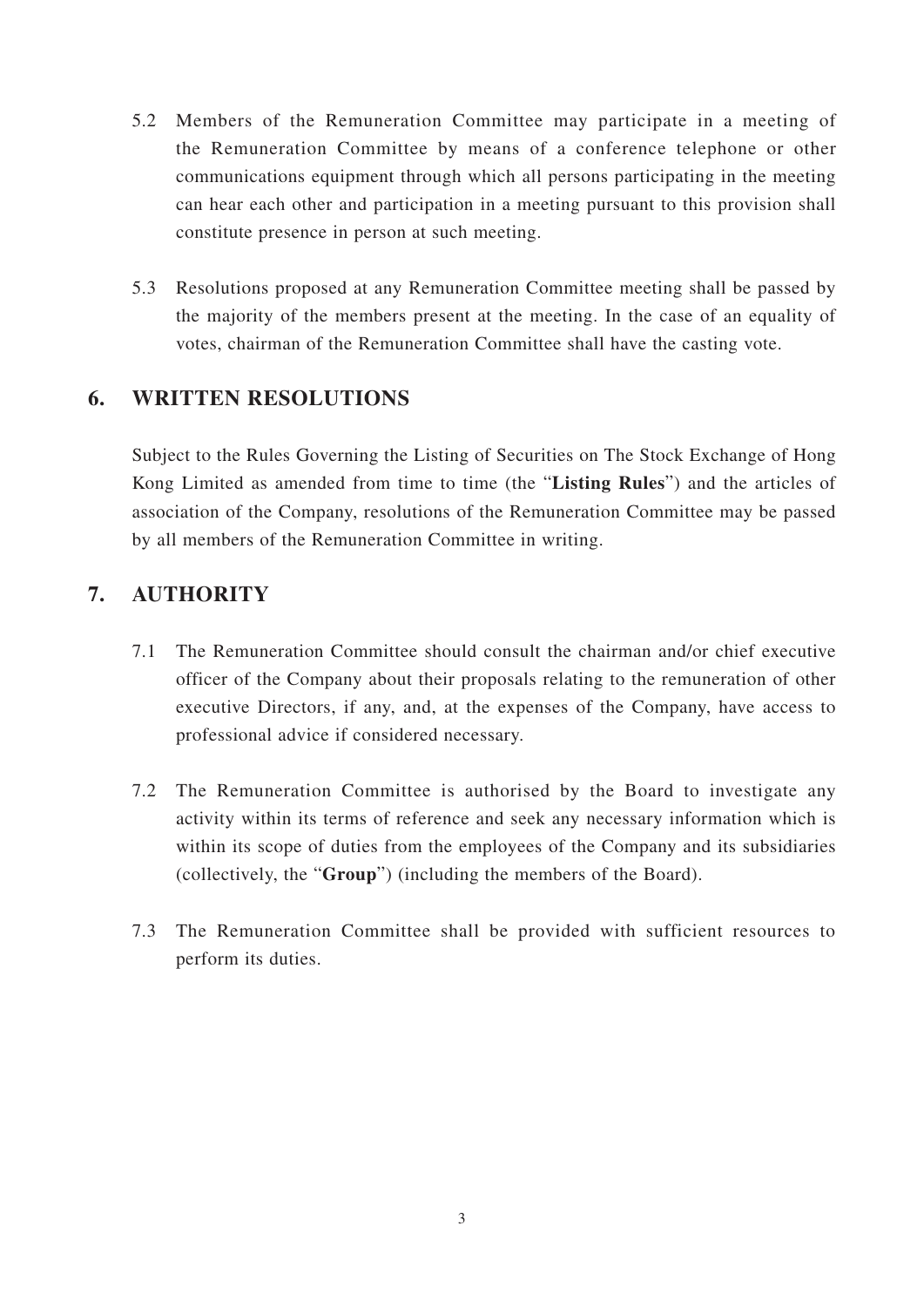#### **8. RESPONSIBILITIES AND DUTIES**

- 8.1. The responsibilities and duties of the Remuneration Committee shall be:
	- (a) to make recommendations to the Board on the Group's overall remuneration policy and structure including the remuneration policy and structure for all Directors and senior management of the Group and on the establishment of a formal and transparent procedure for developing the Group's remuneration policy;
	- (b) to have the delegated responsibility to determine (with advice of the Executive Committee) the remuneration packages of individual senior management of the Group, including benefits in kind, pension rights and compensation payments, including any compensation payable for loss or termination of their office or appointment;
	- (c) to make recommendations to the Board on the remuneration packages of individual executive Directors and the remuneration of non-executive Directors. The Remuneration Committee should consider factors such as salaries paid by comparable companies, time commitment and responsibilities of the Directors, employment conditions elsewhere in the Group;
	- (d) to review and approve the remuneration proposals recommended by the Executive Committee of the Company in respect of the remuneration packages for senior executives of the Group (not being Directors or senior management of the Company) with respective annual basic salary of more than HK\$2.5 million with reference to corporate goals and objectives resolved by the Board from time to time;
	- (e) to make recommendations to the Board on the Group's overall salary increase budget;
	- (f) to recommend the annual salary increase for executive Directors and senior management of the Company to the Board;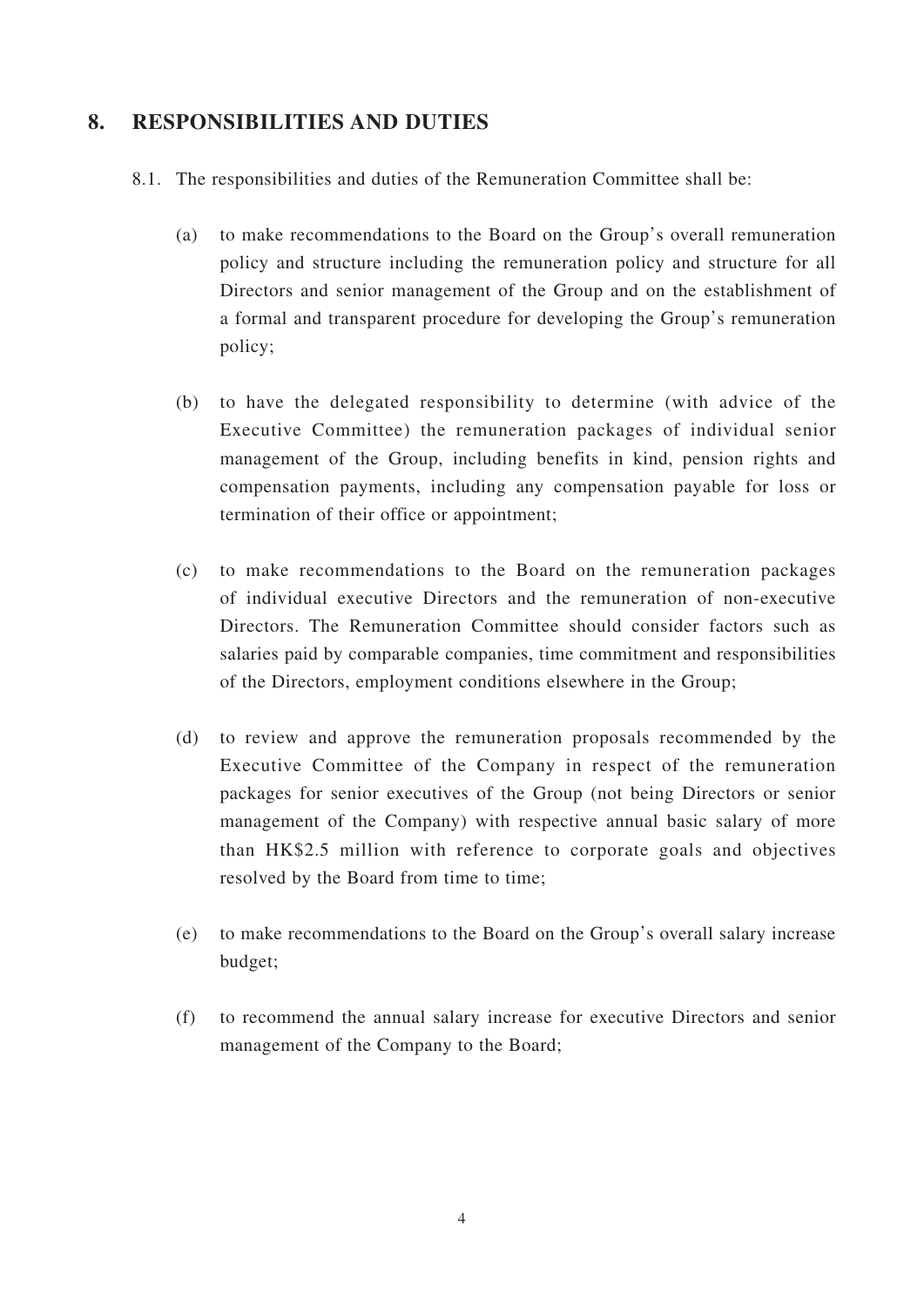- (g) to approve the variable compensation payout to the executive Directors based on the audited company financials on which such variable compensation is based, within the variable framework/scheme that was agreed or approved by the Board.
- (h) to review and approve the compensation payable to executive Directors and senior management of the Group in connection with any loss or termination of their office or appointment to ensure that such compensation is consistent with relevant contractual terms and that such compensation is otherwise fair and not excessive;
- (i) to review and approve compensation arrangements relating to dismissal or removal of Directors for misconduct to ensure that such arrangements are consistent with relevant contractual terms and that any compensation payment is otherwise reasonable and appropriate;
- (j) to ensure that no Director or any of his/her associates is involved in deciding his/her own remuneration and that, as regards the remuneration of a Director who is a member of the Remuneration Committee, his/her remuneration should be determined by the other members of the Remuneration Committee;
- (k) to form a view in respect of any Director's service contracts that require shareholders' approval under the Listing Rules, and to advise shareholders:
	- (i) as to whether the terms are fair and reasonable,
	- (ii) whether such contracts are in the interests of the Company and its shareholders as a whole;
	- (iii) on how to vote;
- (l) to report to the Board on its decisions or recommendations, unless there are legal or regulatory restrictions on its ability to do so (such as a restriction on disclosure due to regulatory requirements); and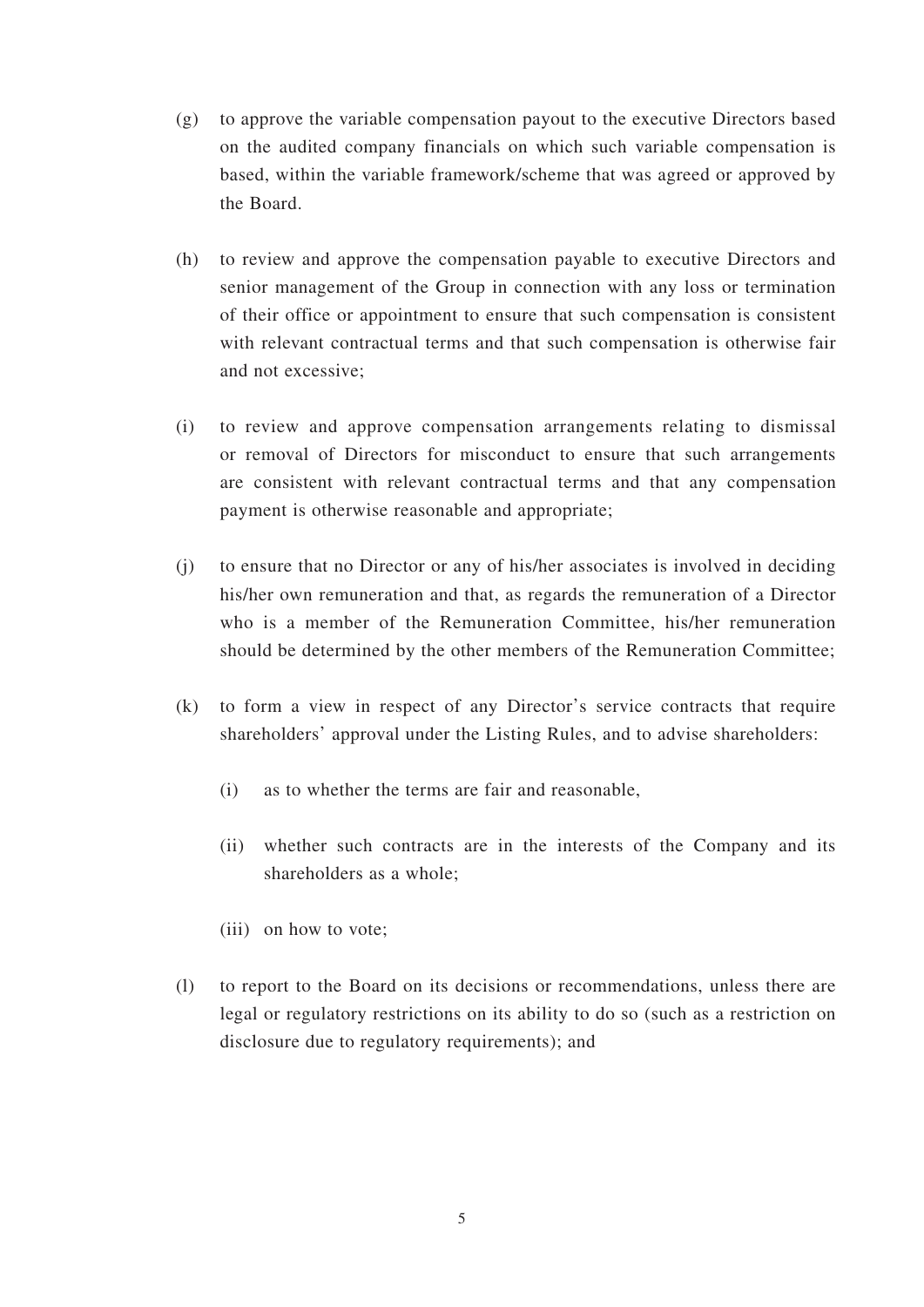- (m) to make available its terms of reference explaining its role and the authority delegated to it by the Board by including them on the website of The Stock Exchange of Hong Kong Limited and the Company's website. The terms of reference of the Remuneration Committee should be provided upon request and the role and function of the Remuneration Committee shall be explained in the corporate governance report of the Company.
- 8.2 For the purpose of this paragraph 8, "senior management" shall refer to the same category of persons as referred to in the Company's annual report and is required to be disclosed under Appendix 16 to the Listing Rules.

### **9. MINUTES OF MEETINGS**

- 9.1 The Secretary shall record all proceedings and resolutions of all meetings of the Remuneration Committee, including the names of those attended and present, prepare and keep minutes recording in sufficient detail the matters considered and decisions reached, including any concerns raised by Directors or dissenting views expressed.
- 9.2 The Secretary shall circulate the draft and final versions of minutes of meetings and all written resolutions of the Remuneration Committee to all members of the Remuneration Committee for their comment and records within reasonable time after the meeting or the passing of the written resolutions.

## **10. CONTINUING APPLICATION OF THE ARTICLES OF ASSOCIATION OF THE COMPANY**

The articles of association of the Company regulating the meetings and proceedings of the Directors so far as the same are applicable and not inconsistent with the provisions of these Terms of Reference shall apply to regulate the meetings and proceedings of the Remuneration Committee.